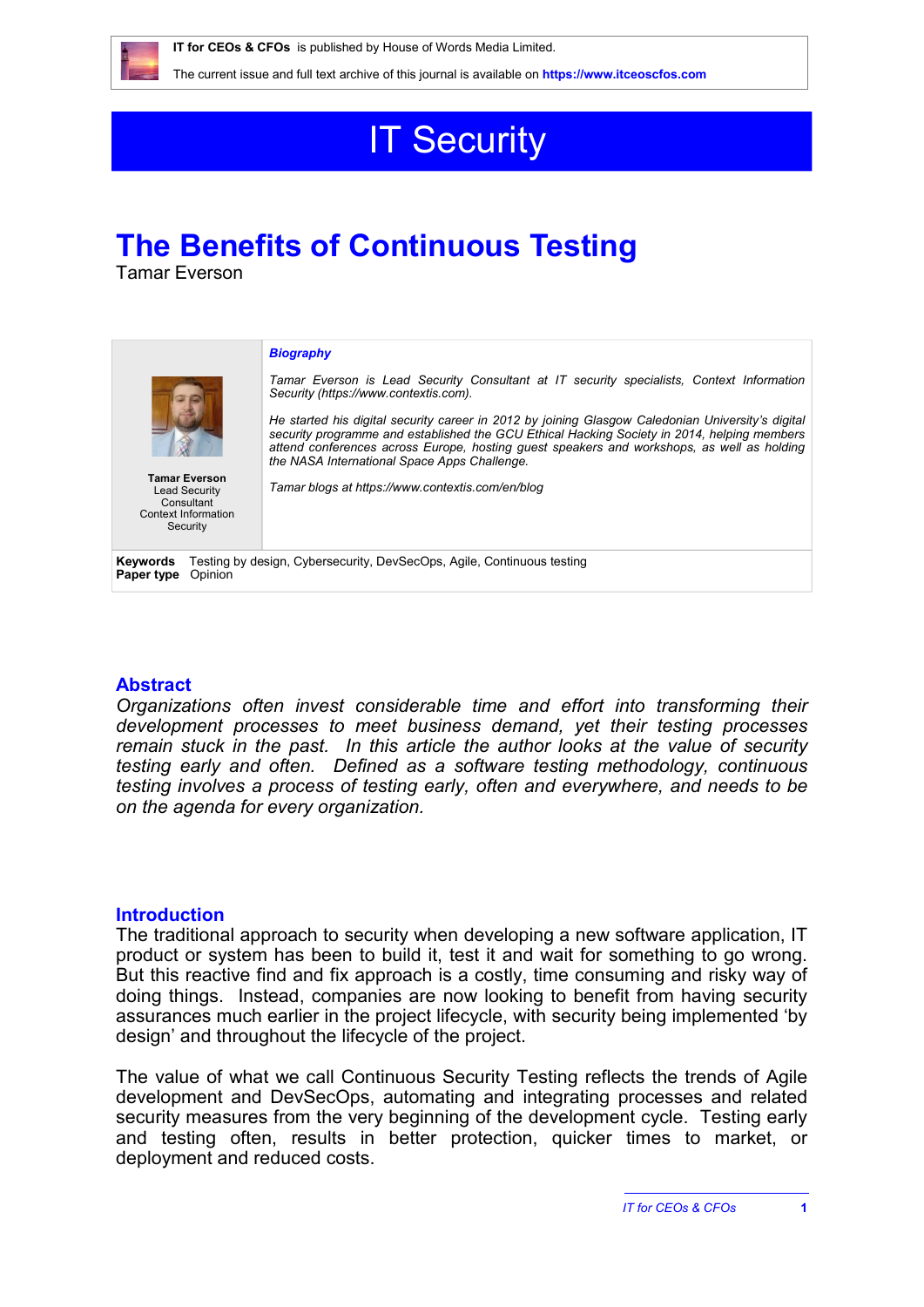

The current issue and full text archive of this journal is available on **<https://www.itceoscfos.com>** 

*IT Security*

#### **Identifying vulnerabilities**

While a traditional penetration test is a snapshot-in-time assessment, continuous security testing allows vulnerabilities to be identified, remediated and retested throughout the development process – rather than applying costly postdevelopment patches. Usually, security testing takes place at the end of each Agile 'sprint' which allows any identified issues to be added to the backlog and prioritized for fixing in the following sprints, before the cycle continues. This method is particularly useful for applications developed in short iteration cycles, because modern development methods often don't allow the time for manual tests.

Continuous security testing is efficient at finding a wide array of vulnerabilities including injection attacks, Cross-Site Scripting (XSS), and session-related issues. While they are the same ones we typically find in other types of engagements, being able to implement fixes before a project goes live removes the need for separate teams having to make fixes at a later date. Working with the same team also helps to get a more in-depth understanding of the application, development process and the business decisions behind the system's design, which means that findings can be better targeted to the needs and concerns of customers. Being embedded with the development team also breaks down the traditional barriers between developers and security testers.